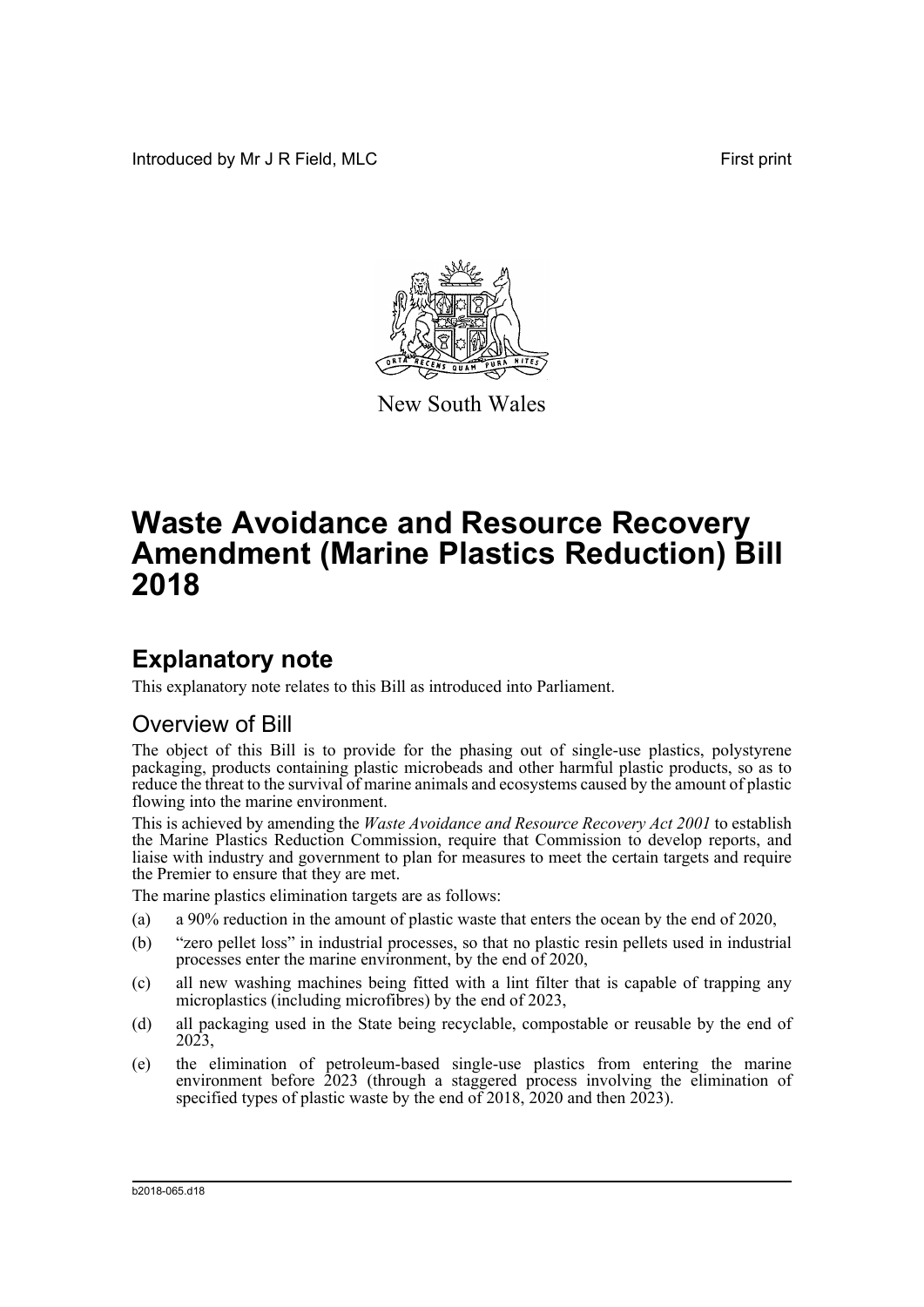Waste Avoidance and Resource Recovery Amendment (Marine Plastics Reduction) Bill 2018 [NSW] Explanatory note

The marine plastics elimination targets are subject to any legitimate reason for manufacturing, selling or distributing single-use plastics to meet the access needs of those who, because of a physical or other condition, need those items to be able to eat or drink safely, independently and in comfort or are required for medical, therapeutic or health-related purposes. This Bill requires the Commission to be involved in developing affordable, effective non-plastic alternatives to single-use plastic items for that purpose.

### Outline of provisions

**Clause 1** sets out the name (also called the short title) of the proposed Act.

**Clause 2** provides for the commencement of the proposed Act 3 months after the date of assent to the proposed Act.

### **Schedule 1 Amendment of Waste Avoidance and Resource Recovery Act 2001 No 58**

**Schedule 1 [1]** inserts a new Part 5A (Marine plastics reduction), containing the following provisions.

**Division 1 Preliminary**:

- (a) **Proposed section 48A** lists the objects of the proposed Part, which include to recognise that marine plastic waste is a critical threat to the continued viability of marine ecosystems, to phase out single-use plastics and other products that have a harmful impact on the marine environment and to encourage more conscious consumption of resources in the community through public education.
- (b) **Proposed section 48B** inserts definitions used in the proposed Part.

#### **Division 2 Planning for elimination of marine plastics pollution**

- (a) **Proposed section 48C** requires the Marine Plastics Reduction Commission to conduct inquiries, and prepare reports, on the management of marine plastic waste, mechanisms to reduce marine plastics pollution and compliance with the marine plastics elimination targets established by the proposed Act.
- (b) **Proposed section 48D** requires the Commission to liaise with industry and government to develop strategies to achieve each of the following marine plastics elimination targets:
	- (i) reducing the amount of marine plastic waste that enters the marine environment by 90% (from 2018 levels) by the end of 2020,
	- (ii) eliminating plastic resin pellets that are used in industrial processes entering the marine environment by the end of 2020,
	- (iii) ensuring that, by the end of 2023, all new washing machines are fitted with a lint filter that is capable of trapping any microplastics (including microfibres) that are loosened during the laundering of synthetic fabrics,
	- (iv) ensuring that, by the end of 2023, all packaging used in the State is recyclable, compostable or reusable,
	- (v) eliminating each type of marine plastic waste listed in the table to the proposed section entering the marine environment before the end of the year specified.
- (c) **Proposed section 48E** requires the Premier to ensure that the marine plastics elimination targets are met.
- (d) **Proposed section 48F** makes it clear that the marine plastics elimination targets are subject to meeting the access needs of those who, because of a physical or other condition, need those items to be able to eat or drink safely, independently and in comfort or for medical or health-related purposes.
- (e) **Proposed section 48G** requires the Minister to take all steps reasonably necessary to convene a meeting of responsible Ministers of the Commonwealth and other States and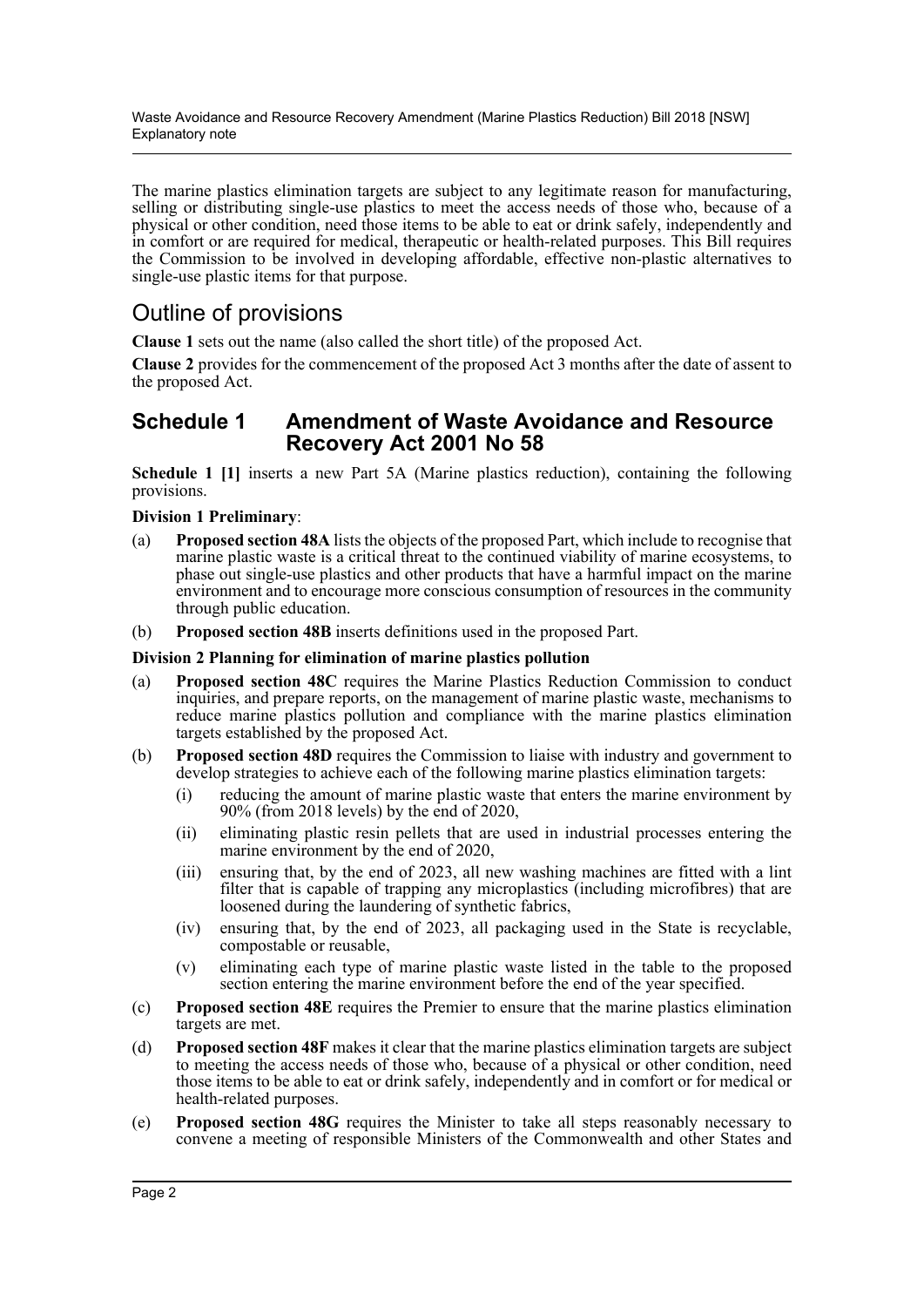Territories for the purpose of achieving prohibitions on the manufacture or sale in New South Wales of specific items, in accordance with the marine plastics elimination targets established by the proposed Act.

#### **Division 3 Marine plastics pollution threat abatement plans**

- (a) **Proposed section 48H** requires the Commission to prepare a marine plastics pollution threat abatement plan, following a period of public consultation.
- (b) **Proposed section 48I** requires Ministers and public authorities (including the Environment Protection Authority) to take any appropriate action available to them to implement the measures included in a threat abatement plan for which they are responsible and prohibits them from making decisions that are inconsistent with the provisions of a threat abatement plan.
- (c) **Proposed section 48J** provides that the regulations may make provision for or with respect to the implementation and operation of a threat abatement plan in connection with an item of marine plastic waste, group of items of marine plastic waste or an industry in New South Wales and that the regulations may create offences relating to carrying out activities in contravention of a threat abatement plan.

#### **Division 4 Establishment of Marine Plastics Reduction Commission**

- (a) **Proposed section 48K** establishes a Marine Plastics Reduction Commission as a body corporate, the functions of which are exercisable by the person who holds the office of Commissioner.
- (b) **Proposed section 48L** creates a statutory office of Commissioner for the Marine Plastics Reduction Commission.
- (c) **Proposed section 48M** creates 3 statutory offices of Assistant Commissioner.
- (d) **Proposed section 48N** provides that the Commission is not subject to Ministerial control in respect of the preparation and contents of any advice or recommendation of the Commission, but in other respects is subject to the control and direction of the Minister.
- (e) **Proposed section 48O** provides that the general function of the Commission is to provide the Minister with independent advice on the management of marine plastics pollution and lists further specific functions of the Commission.
- (f) **Proposed section 48P** requires the Commission to make an annual report to Parliament, which includes an evaluation of the progress of the Minister in achieving the targets created by the proposed Part and a description of the Commission's activities during that year in relation to each of the Commission's functions.
- (g) **Proposed section 48Q** authorises the Commission to enter into arrangements with any government agency or other body or person (including the engagement of consultants) for the provision of assistance to the Commission in connection with the exercise of its functions.
- (h) **Proposed section 48R** authorises the Commission to delegate any of its functions, other than the power of delegation, to an Assistant Commissioner or to a committee.

**Schedule 1 [2]** provides for the regulations to make provision for or with respect to the disclosure of pecuniary interests by the Commissioner and an Assistant Commissioner.

**Schedule 1 [3]** inserts a Schedule of provisions relating to the employment of the Commissioner for the Marine Plastics Reduction Commission and the Assistant Commissioners.

### **Schedule 2 Amendment of Statutory and Other Offices Remuneration Act 1975 (1976 No 4)**

**Schedule 2** includes the positions of the full-time Commissioner and a full-time Assistant Commissioner in the list of public offices in Part 1 of Schedule 2 to the *Statutory and Other Offices Remuneration Act 1975*.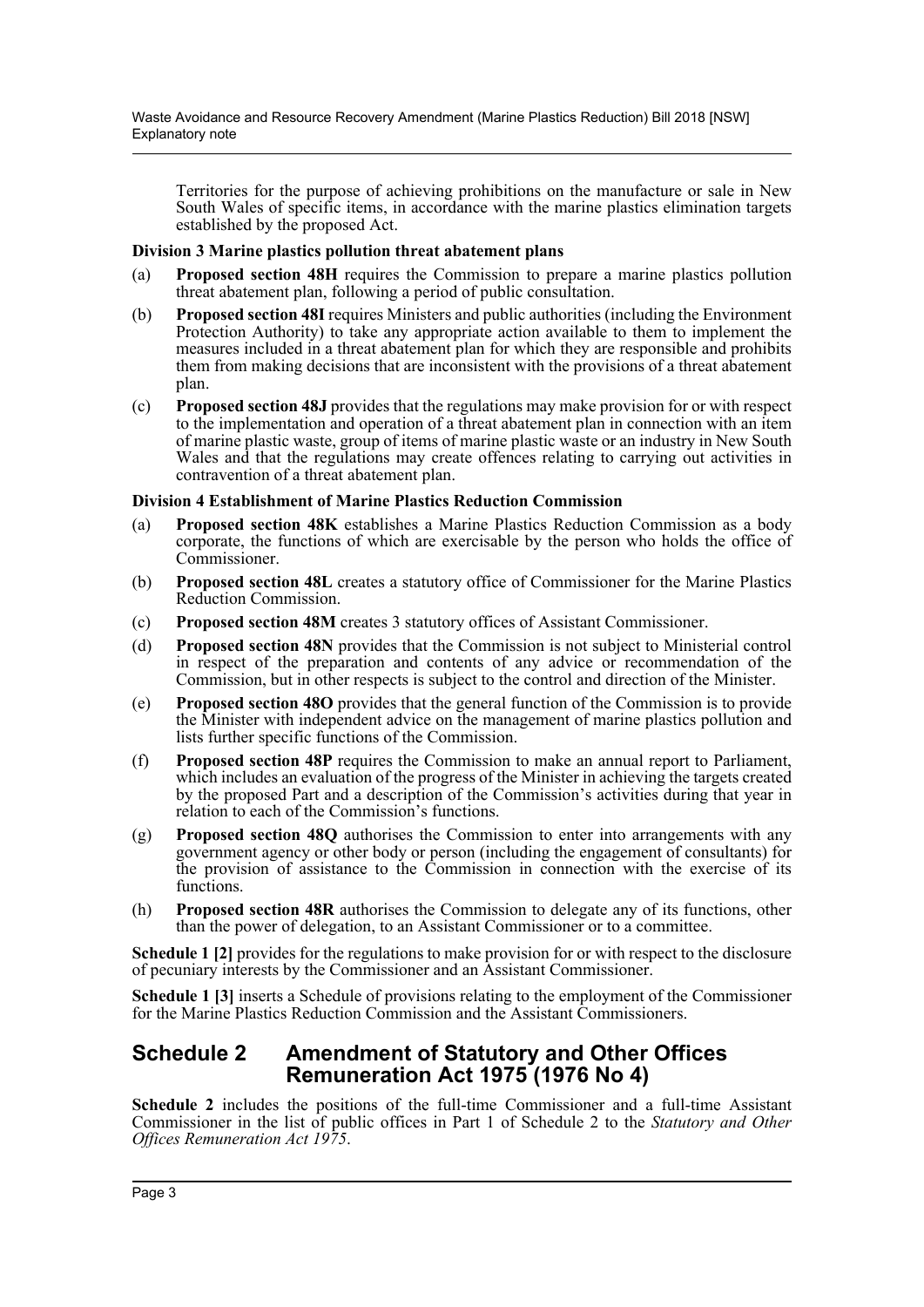Introduced by Mr J R Field, MLC First print



New South Wales

# **Waste Avoidance and Resource Recovery Amendment (Marine Plastics Reduction) Bill 2018**

## **Contents**

|                   |                                                                                        | Page          |
|-------------------|----------------------------------------------------------------------------------------|---------------|
|                   | Name of Act                                                                            | 2             |
|                   | Commencement                                                                           | $\mathcal{P}$ |
| Schedule 1        | <b>Amendment of Waste Avoidance and Resource Recovery Act 2001</b><br>No 58            |               |
| <b>Schedule 2</b> | <b>Amendment of Statutory and Other Offices Remuneration Act 1975</b><br>$(1976$ No 4) | 12            |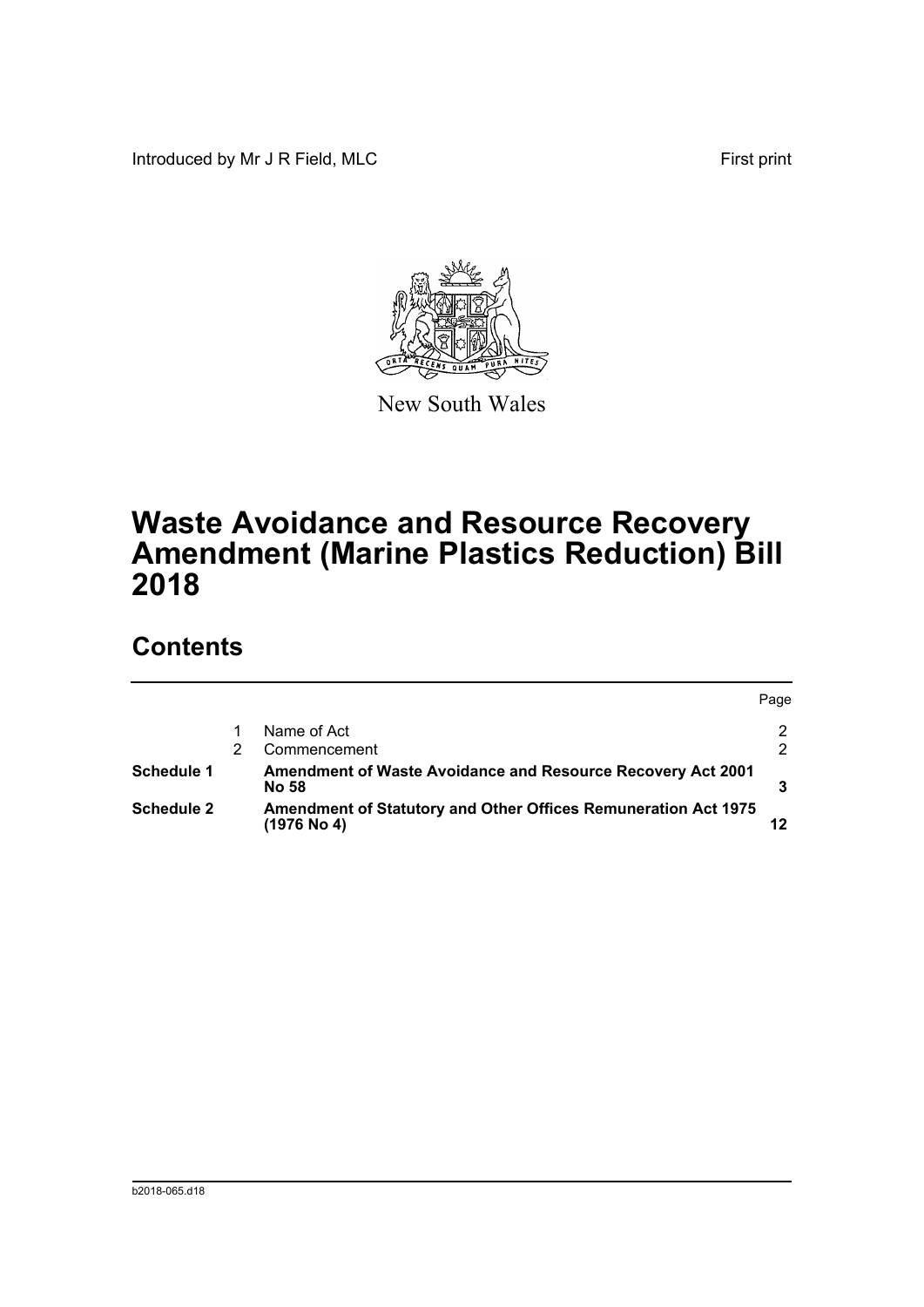

New South Wales

## **Waste Avoidance and Resource Recovery Amendment (Marine Plastics Reduction) Bill 2018**

No , 2018

### **A Bill for**

An Act to amend the *Waste Avoidance and Resource Recovery Act 2001* to phase out the use of single-use plastics and certain other products that have a harmful impact on the marine environment; and for other purposes.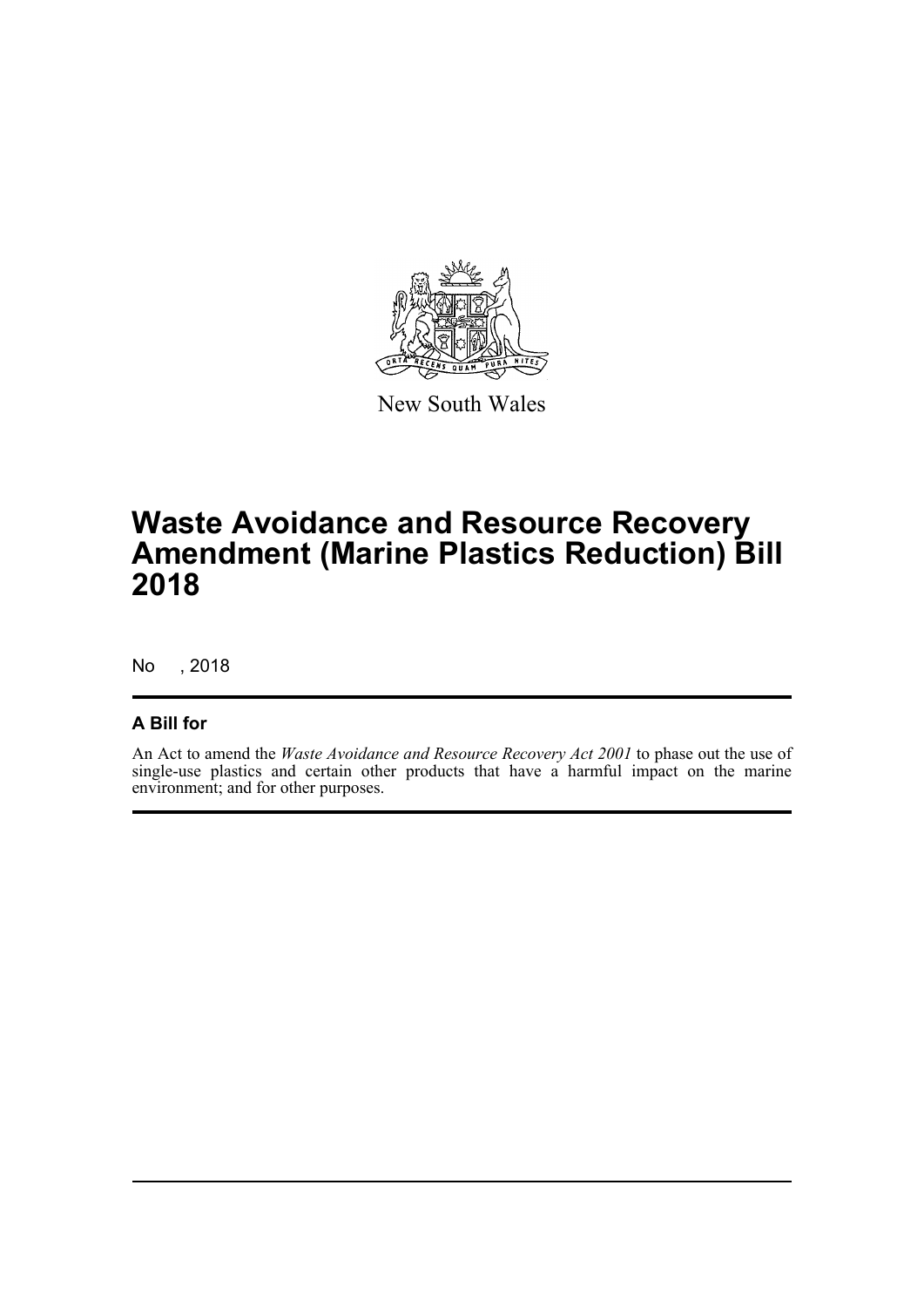Waste Avoidance and Resource Recovery Amendment (Marine Plastics Reduction) Bill 2018 [NSW]

<span id="page-5-1"></span><span id="page-5-0"></span>

| The Legislature of New South Wales enacts:                                                                      |        |
|-----------------------------------------------------------------------------------------------------------------|--------|
| Name of Act                                                                                                     | 2      |
| This Act is the <i>Waste Avoidance and Resource Recovery Amendment (Marine</i><br>Plastics Reduction) Act 2018. | 3<br>4 |
| <b>Commencement</b>                                                                                             | 5      |
| This Act commences 3 months after the date of assent to this Act.                                               | 6      |
|                                                                                                                 |        |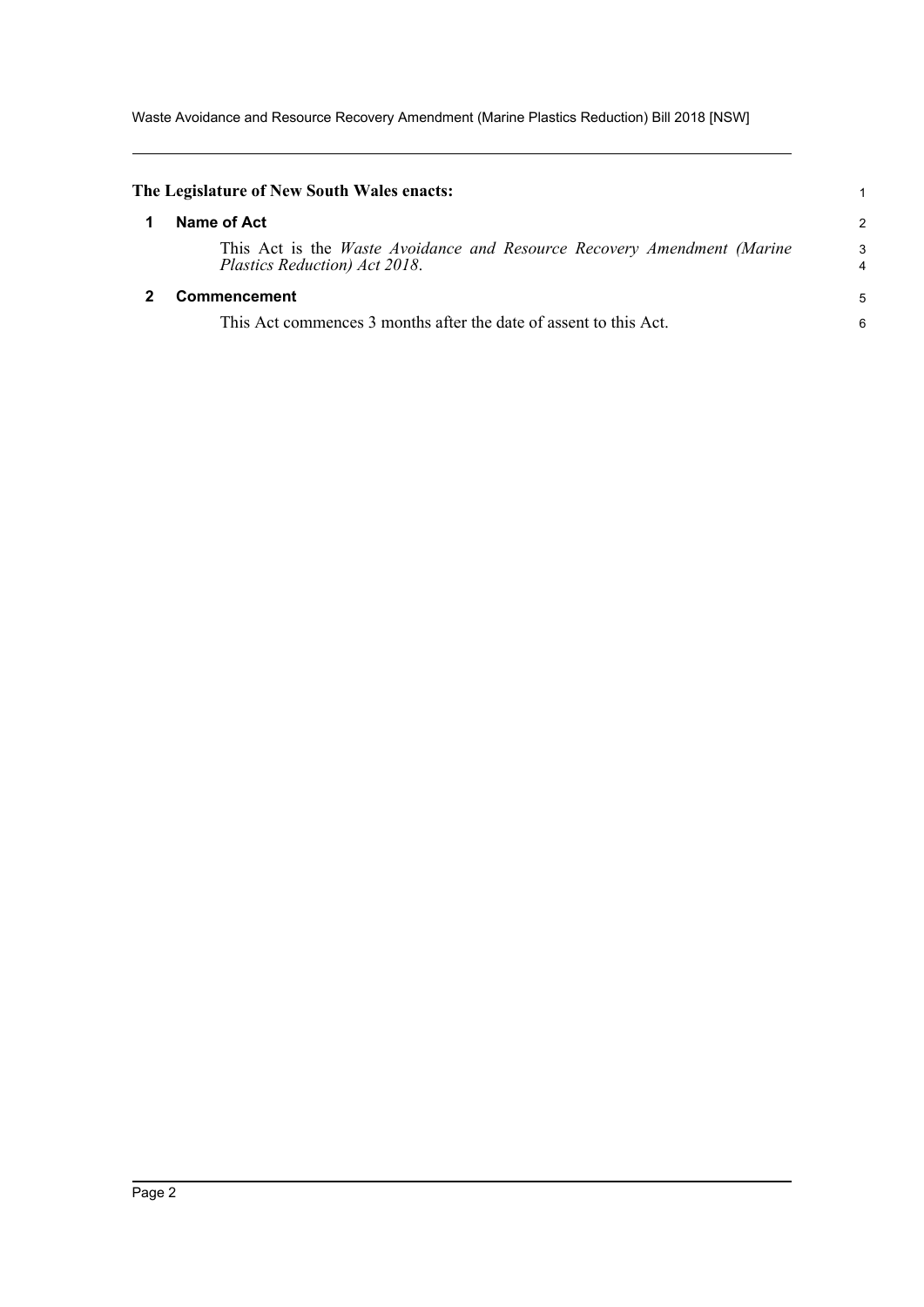<span id="page-6-0"></span>

| <b>Schedule 1</b> |         |                      | <b>Amendment of Waste Avoidance and Resource</b><br>Recovery Act 2001 No 58 |                                                                                                                                                                     |                |
|-------------------|---------|----------------------|-----------------------------------------------------------------------------|---------------------------------------------------------------------------------------------------------------------------------------------------------------------|----------------|
| [1]               | Part 5A |                      |                                                                             |                                                                                                                                                                     | 3              |
|                   |         | Insert after Part 5: |                                                                             |                                                                                                                                                                     | 4              |
|                   |         |                      |                                                                             |                                                                                                                                                                     |                |
|                   |         |                      |                                                                             | <b>Part 5A Marine plastics reduction</b>                                                                                                                            | 5              |
|                   |         | <b>Division 1</b>    |                                                                             | <b>Preliminary</b>                                                                                                                                                  | 6              |
|                   | 48A     |                      | <b>Objects of Part</b>                                                      |                                                                                                                                                                     | 7              |
|                   |         |                      |                                                                             | The objects of this Part are as follows:                                                                                                                            | 8              |
|                   |         |                      | (a)                                                                         | to recognise that marine plastic waste is a critical threat to the continued<br>viability of marine ecosystems,                                                     | 9<br>10        |
|                   |         |                      | (b)                                                                         | to phase out single-use plastics and other products that have a harmful<br>impact on the marine environment,                                                        | 11<br>12       |
|                   |         |                      | (c)                                                                         | to encourage more conscious consumption of resources in the<br>community through public education,                                                                  | 13<br>14       |
|                   |         |                      | (d)                                                                         | to support research initiatives into marine plastic waste and its impact<br>on the marine environment,                                                              | 15<br>16       |
|                   |         |                      | (e)                                                                         | to promote producer responsibility to ensure better environmental and<br>social outcomes through improved design,                                                   | 17<br>18       |
|                   |         |                      | (f)                                                                         | to support a circular economy in which materials are used, collected,<br>recovered and re-used.                                                                     | 19<br>20       |
|                   | 48B     |                      | <b>Definitions</b>                                                          |                                                                                                                                                                     | 21             |
|                   |         |                      |                                                                             | In this Part:                                                                                                                                                       | 22             |
|                   |         |                      |                                                                             | <b>Assistant Commissioner</b> means an Assistant Commissioner for the Marine<br>Plastics Reduction Commission appointed under section 48M.                          | 23<br>24       |
|                   |         |                      |                                                                             | <b>Commission</b> means the Marine Plastics Reduction Commission established<br>under section 48K.                                                                  | 25<br>26       |
|                   |         |                      |                                                                             | <b>Commissioner</b> means the Commissioner for the Marine Plastics Reduction<br>Commission appointed under section 48L.                                             | 27<br>28       |
|                   |         |                      |                                                                             | <i>marine plastic waste</i> means items that:                                                                                                                       | 29             |
|                   |         |                      |                                                                             | (a) are made of plastic, whether alone or in combination with other<br>materials and whether or not the items are processed, recycled, re-used<br>or recovered, and | 30<br>31<br>32 |
|                   |         |                      | (b)                                                                         | are discharged or deposited into the marine environment in a volume,<br>constituency or manner that causes an alteration in the marine<br>environment.              | 33<br>34<br>35 |
|                   |         |                      |                                                                             | Note. The following are some examples of marine plastic waste:                                                                                                      | 36             |
|                   |         |                      | (a)                                                                         | single-use plastic bags,                                                                                                                                            | 37             |
|                   |         |                      | (b)                                                                         | microbeads that are intentionally added to personal products or detergents<br>during their manufacture,                                                             | 38<br>39       |
|                   |         |                      | (c)                                                                         | single-use plastic cutlery,                                                                                                                                         | 40             |
|                   |         |                      | (d)                                                                         | plastic drinking straws,                                                                                                                                            | 41             |
|                   |         |                      | (e)                                                                         | disposable plastic cups, including coffee cups, and lids for those cups,                                                                                            | 42             |
|                   |         |                      | (f)                                                                         | containers for food or beverages that are made from polystyrene,                                                                                                    | 43             |
|                   |         |                      | (g)                                                                         | packaging that is made from polystyrene or polyethylene.                                                                                                            | 44             |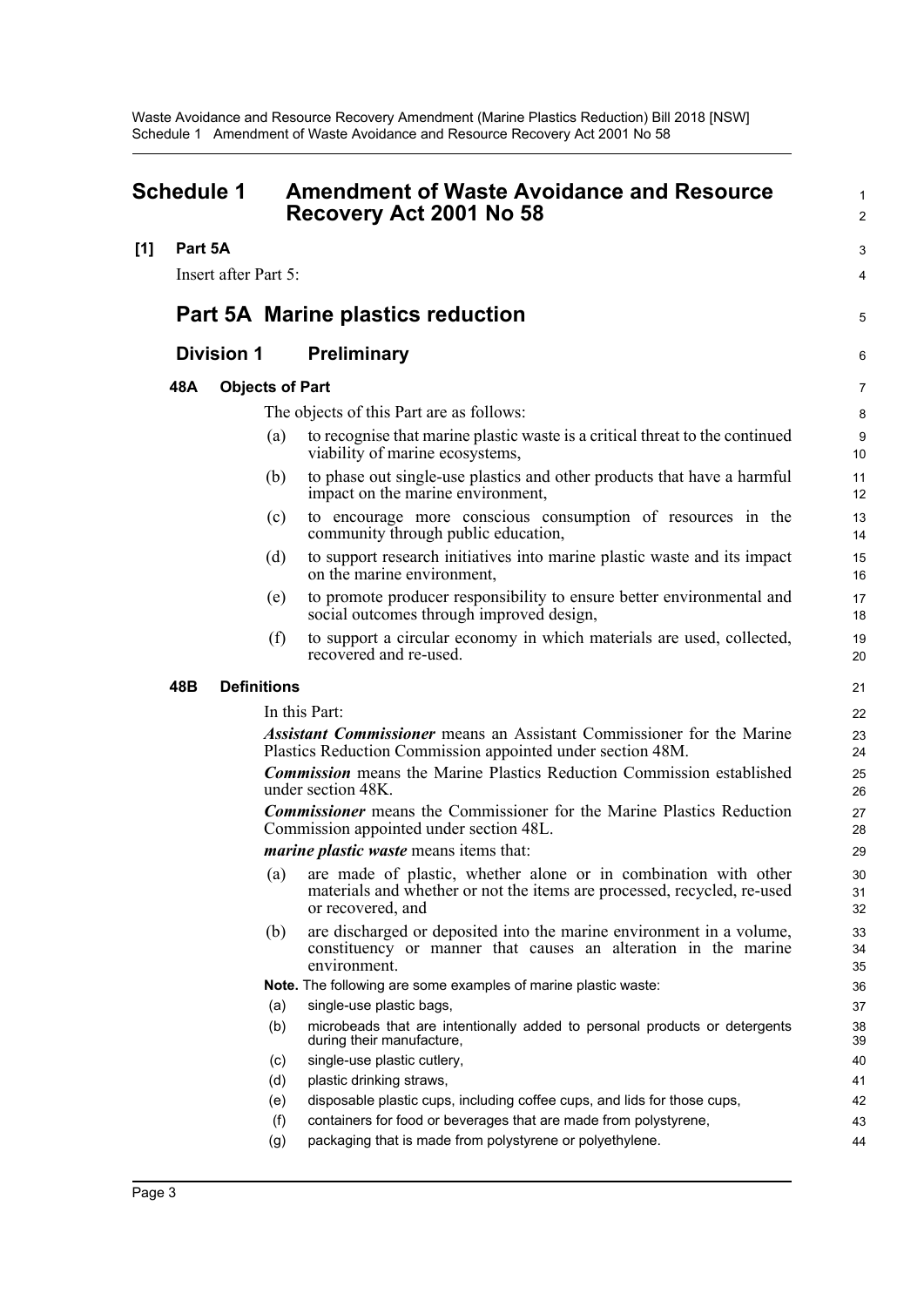|     |                   | marine plastics elimination targets means the targets specified in<br>section $48D$ .                                                                                                                                                         | 1<br>$\overline{2}$       |
|-----|-------------------|-----------------------------------------------------------------------------------------------------------------------------------------------------------------------------------------------------------------------------------------------|---------------------------|
|     |                   | <i>marine plastics pollution</i> means pollution of the marine environment by<br>marine plastic waste.                                                                                                                                        | 3<br>4                    |
|     |                   | <i>microplastics</i> means plastics smaller than 5 millimetre in size, and includes<br>microbeads.                                                                                                                                            | $\overline{5}$<br>$\,6\,$ |
|     |                   | <i>threat abatement plan</i> means a marine plastics pollution threat abatement plan<br>prepared under section 48H.                                                                                                                           | $\overline{7}$<br>8       |
|     | <b>Division 2</b> | Planning for elimination of marine plastics pollution                                                                                                                                                                                         | 9                         |
| 48C |                   | Commission required to undertake inquiries and prepare reports                                                                                                                                                                                | 10                        |
|     | (1)               | The Commission is to conduct inquiries relating to marine plastics pollution,<br>including:                                                                                                                                                   | 11<br>12                  |
|     |                   | (a)<br>the management of marine plastic waste, and                                                                                                                                                                                            | 13                        |
|     |                   | mechanisms to reduce marine plastics pollution, and<br>(b)                                                                                                                                                                                    | 14                        |
|     |                   | compliance with the marine plastics elimination targets.<br>(c)                                                                                                                                                                               | 15                        |
|     | (2)               | The Commission is required to prepare reports of those inquiries and make<br>them publicly available.                                                                                                                                         | 16<br>17                  |
| 48D |                   | Commission to plan to eliminate all marine plastics pollution by 2023                                                                                                                                                                         | 18                        |
|     |                   | The Commission is to liaise with industry and government to develop<br>strategies to achieve each of the following targets:                                                                                                                   | 19<br>20                  |
|     |                   | reducing the amount of marine plastic waste that enters the marine<br>(a)<br>environment by 90% (from 2018 levels) by the end of 2020,                                                                                                        | 21<br>22                  |
|     |                   | eliminating plastic resin pellets that are used in industrial processes<br>(b)<br>from the matter that is discharged or deposited into the marine<br>environment by the end of 2020,                                                          | 23<br>24<br>25            |
|     |                   | ensuring that, by the end of 2023, all new washing machines are fitted<br>(c)<br>with a lint filter that is capable of trapping any microplastics (including<br>microfibres) that are loosened during the laundering of synthetic<br>fabrics, | 26<br>27<br>28<br>29      |
|     |                   | (d)<br>ensuring that, by the end of 2023, all packaging used in the State is<br>recyclable, compostable or reusable,                                                                                                                          | 30<br>31                  |
|     |                   | eliminating each type of marine plastic waste listed in the table to this<br>(e)<br>section from any matter that is discharged or deposited into the marine<br>environment before the end of the year specified.                              | 32<br>33<br>34            |

| Type of marine plastic waste                                | <b>Target date for banning</b> |
|-------------------------------------------------------------|--------------------------------|
| Single-use plastic bags                                     | 2018                           |
| Plastic drinking straws                                     | 2018                           |
| Plastic drink stirrers                                      | 2018                           |
| Balloons containing plastic                                 | 2018                           |
| Plastic ring carriers for beverage containers<br>(Hi-Cones) | 2018                           |
| Confection sticks                                           | 2018                           |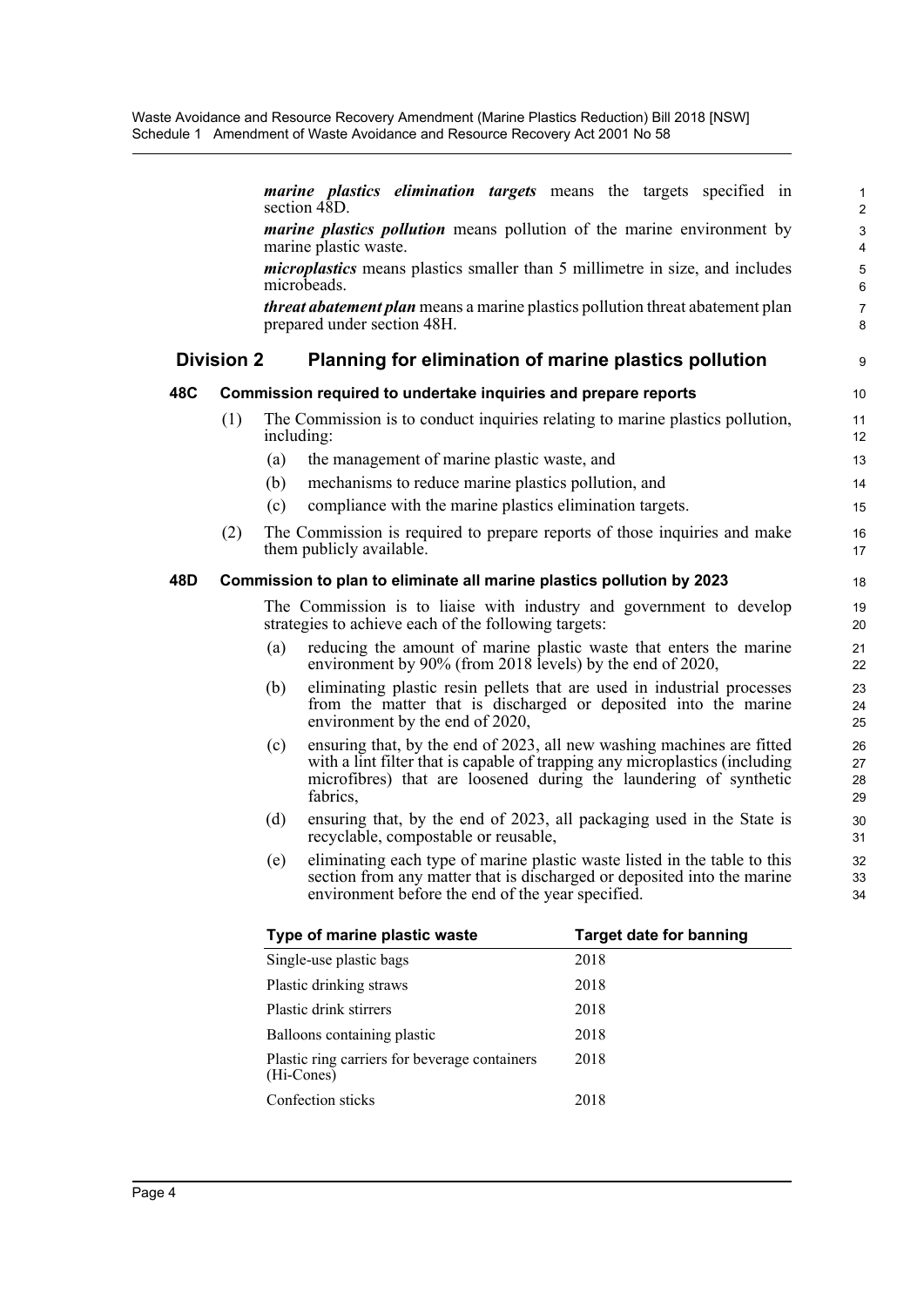Waste Avoidance and Resource Recovery Amendment (Marine Plastics Reduction) Bill 2018 [NSW] Schedule 1 Amendment of Waste Avoidance and Resource Recovery Act 2001 No 58

| Type of marine plastic waste                                                          | <b>Target date for banning</b> |
|---------------------------------------------------------------------------------------|--------------------------------|
| Cosmetics, personal hygiene products or<br>household detergents containing microbeads | 2018                           |
| Polystyrene food and beverage containers                                              | 2018                           |
| Polystyrene packaging                                                                 | 2020                           |
| Plastic cotton buds                                                                   | 2020                           |
| Single-use plastic cutlery                                                            | 2020                           |
| Plastic takeaway food containers                                                      | 2020                           |
| Non-compostable cigarettes                                                            | 2020                           |
| Non-recyclable and non-compostable beverage<br>containers                             | 2023                           |
| All petroleum-based single-use plastics                                               | 2023                           |

## **48E Premier must ensure marine plastics elimination targets are met**

The Premier is to ensure that the marine plastics elimination targets specified in section 48D are met.

#### **48F Requirement to ensure accessible items remain available**

- (1) The marine plastics elimination targets are subject to any legitimate reason for manufacturing, selling or distributing single-use plastics:
	- (a) that meet the access needs of those who, because of a physical or other condition, need those items to be able to eat or drink safely, independently and in comfort, or
	- (b) that are required for medical, therapeutic or health-related purposes.
- (2) The Commission is to undertake inquiries, prepare reports, and liaise with industry and government, to develop strategies to develop affordable, effective non-plastic alternatives to single-use plastic items required for those purposes.

#### **48G Minister to convene meeting of Commonwealth, State and Territory Ministers**

The Minister is to take all steps reasonably necessary to convene a meeting of responsible Ministers of the Commonwealth and other States and Territories for the purpose of achieving prohibitions on the manufacture or sale in this State of washing machines, or specific items of marine plastic waste, in accordance with the marine plastics elimination targets.

#### **Division 3 Marine plastics pollution threat abatement plans**

**48H Marine plastics pollution threat abatement plans**

20 21

1  $\mathfrak{D}$ 3

- (1) The Commission is to prepare a marine plastics pollution threat abatement plan the objectives of which are:
	- (a) to manage marine plastic waste so as to abate, ameliorate or eliminate its adverse effects on the marine environment, and
	- (b) to implement measures necessary to meet the marine plastics elimination targets.
- (2) A threat abatement plan must (without limitation) do all of the following:
	- (a) identify the prevalence of marine plastics pollution and the impact of that pollution on the marine environment,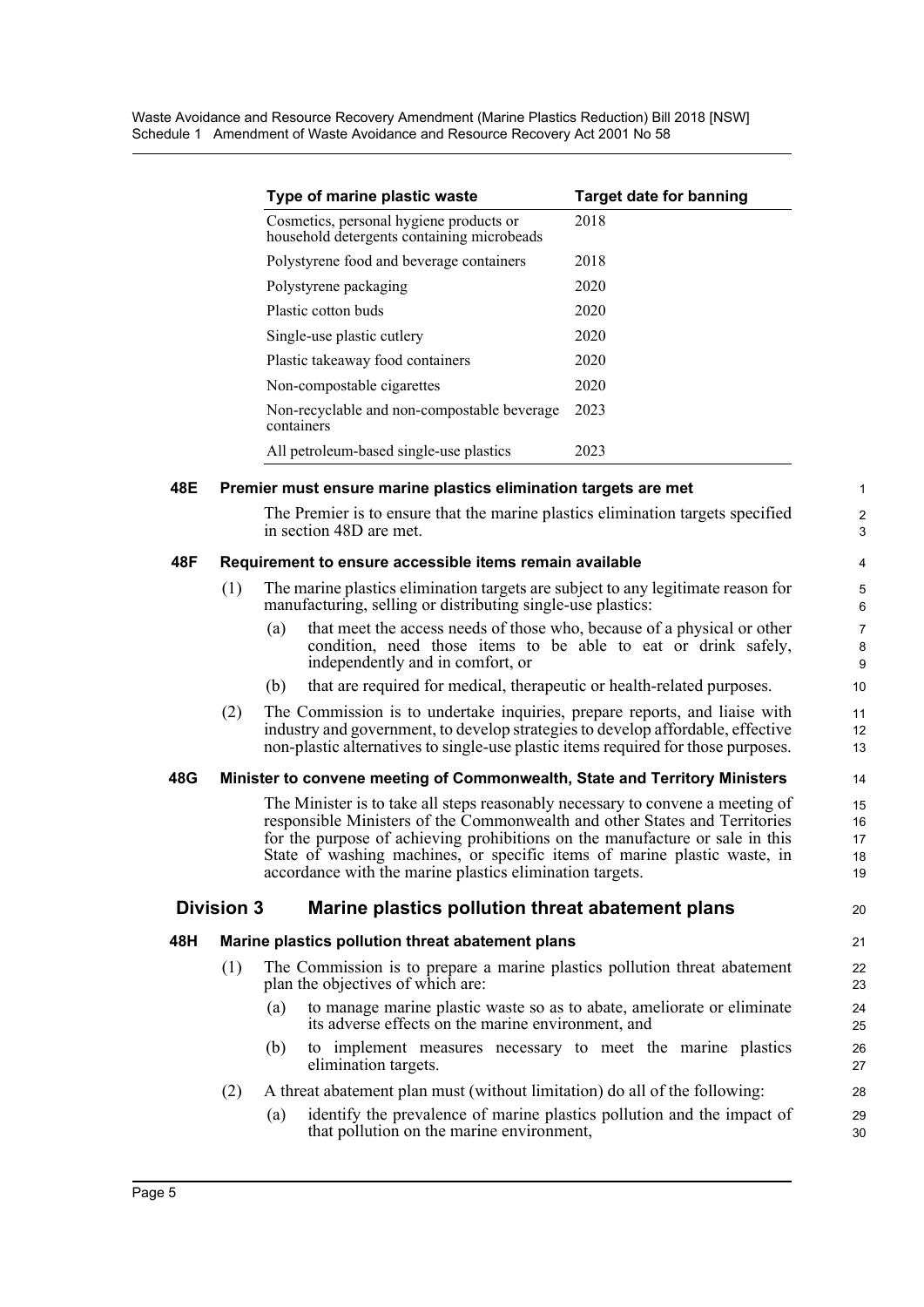|     |     | (b)<br>identify the action needed to abate, ameliorate or eliminate the effect of<br>marine plastics pollution and the timetable for taking that action,                                                                                                                                                            | $\mathbf{1}$<br>$\overline{2}$      |
|-----|-----|---------------------------------------------------------------------------------------------------------------------------------------------------------------------------------------------------------------------------------------------------------------------------------------------------------------------|-------------------------------------|
|     |     | identify the organisations (including industry, government or<br>(c)<br>community organisations) that are responsible for the implementation<br>of the measures included in the plan,                                                                                                                               | $\ensuremath{\mathsf{3}}$<br>4<br>5 |
|     |     | where practicable, provide a proposed timetable for the implementation<br>(d)<br>of the plan.                                                                                                                                                                                                                       | $\,6$<br>$\overline{7}$             |
|     | (3) | The Commission is to prepare a draft threat abatement plan with the assistance<br>of stakeholders including government,<br>scientific experts,<br>industry.<br>non-government agencies and the community.                                                                                                           | 8<br>9<br>10                        |
|     | (4) | As soon as practicable after preparing a draft threat abatement plan, the<br>Commission must:                                                                                                                                                                                                                       | 11<br>12                            |
|     |     | (a)<br>give a copy of the draft plan to any public authority or industry<br>representative that the Commission knows is likely to be affected by the<br>plan, and                                                                                                                                                   | 13<br>14<br>15                      |
|     |     | give the public an opportunity to make submissions on the draft plan.<br>(b)                                                                                                                                                                                                                                        | 16                                  |
|     | (5) | The Commission must consider all written submissions received by the<br>Commission on or before the date specified for the receipt of public<br>submissions about the draft plan.                                                                                                                                   | 17<br>18<br>19                      |
|     | (6) | The Commission is to publish a final threat abatement plan on its website and<br>in any other way that the Commission considers necessary to cause the plan to<br>come to the attention of the public.                                                                                                              | 20<br>21<br>22                      |
|     | (7) | The Commission is to review a threat abatement plan once every 3 years and<br>prepare a further plan in accordance with this section.                                                                                                                                                                               | 23<br>24                            |
| 48I |     | Ministers and public authorities to implement threat abatement plans                                                                                                                                                                                                                                                | 25                                  |
|     | (1) | Ministers and public authorities (including the EPA) are to take any<br>appropriate action available to them to implement those measures included in<br>a threat abatement plan for which they are responsible and must not make<br>decisions that are inconsistent with the provisions of a threat abatement plan. | 26<br>27<br>28<br>29                |
|     | (2) | If the implementation of a threat abatement plan affects a statutory discretion<br>of a Minister or public authority, this section does not operate to exclude the<br>discretion, but the Minister or authority must take the plan into account.                                                                    | 30<br>31<br>32                      |
|     | (3) | This section does not operate to require or authorise any action by a Minister<br>or public authority that is inconsistent with any statutory or other legal<br>obligation of the Minister or public authority.                                                                                                     | 33<br>34<br>35                      |
| 48J |     | Regulations for implementation and operation of threat abatement plan                                                                                                                                                                                                                                               | 36                                  |
|     | (1) | The regulations may make provision for or with respect to the implementation<br>and operation of a threat abatement plan in connection with an item of marine<br>plastic waste, group of items of marine plastic waste or an industry in New<br>South Wales.                                                        | 37<br>38<br>39<br>40                |
|     | (2) | Those regulations may create offences relating to carrying out activities in                                                                                                                                                                                                                                        | 41                                  |

42

contravention of a threat abatement plan.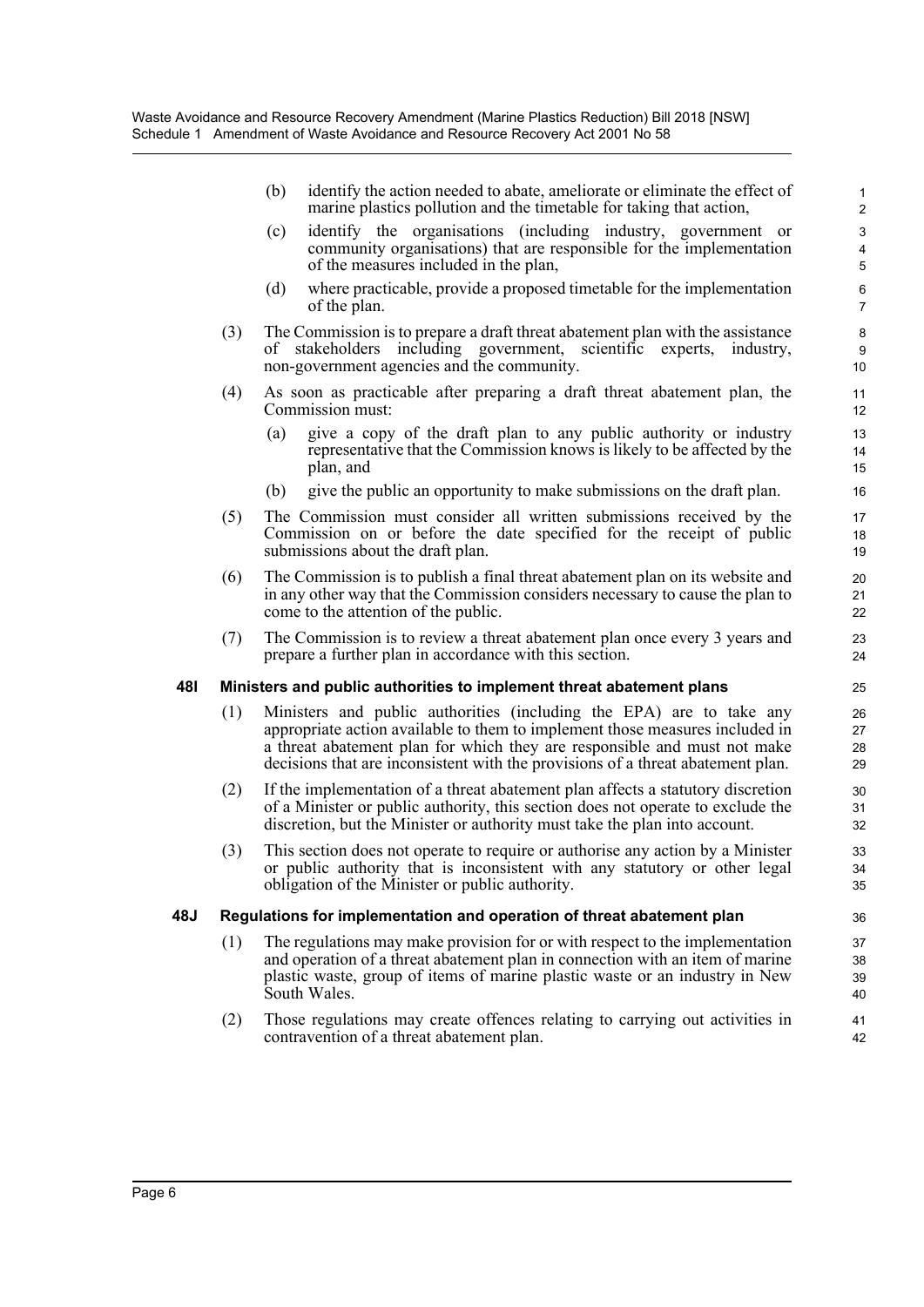#### **Division 4 Establishment of Marine Plastics Reduction Commission**

#### **48K Establishment of Marine Plastics Reduction Commission**

(1) There is established by this Act a Marine Plastics Reduction Commission. The Commission is a body corporate.

1  $\mathfrak{p}$ 

- (2) The functions of the Commission are exercisable by the Commissioner, and any act, matter or thing done in the name of, or on behalf of, the Commission by the Commissioner, or with the authority of the Commissioner, is taken to have been done by the Commission.
- (3) Persons may be employed in the Public Service under the *Government Sector Employment Act 2013* to enable the Commission to exercise its functions. **Note.** Section 59 of the *Government Sector Employment Act 2013* provides that the persons so employed (or whose services the Commission makes use of) may be referred to as officers or employees, or members of staff, of the Commission. Section 47A of the *Constitution Act 1902* precludes the Commission from employing staff.

#### **48L Commissioner**

- (1) The Governor may appoint a Commissioner for the Marine Plastics Reduction Commission, being a person who has expertise in at least one of the areas of waste management, community engagement, manufacturing, non-plastic manufacturing, waste avoidance, commercial retail product design or sustainability.
- (2) The Commissioner has the functions conferred or imposed on the Commissioner by or under this or any other Act.
- (3) Schedule 1 contains provisions relating to the Commissioner.

#### **48M Assistant Commissioners**

- (1) The Commissioner may, with the concurrence of the Minister, appoint 3 Assistant Commissioners for the Marine Plastics Reduction Commission, each having expertise in at least one of the areas of waste management, community engagement, manufacturing, non-plastic manufacturing, waste avoidance, commercial retail product design or sustainability.
- (2) An Assistant Commissioner has the functions conferred or imposed on the Assistant Commissioner by or under this or any other Act.
- (3) An Assistant Commissioner is to assist the Commissioner as the Commissioner requires.
- (4) Schedule 1 contains provisions relating to an Assistant Commissioner.

#### **48N Ministerial control**

The Commission is not subject to the control and direction of the Minister in respect of the preparation and contents of any advice or recommendation of the Commission, but in other respects is subject to the control and direction of the Minister.

#### **48O Functions of Commission**

- (1) The Commission has the general function of providing the Minister with independent advice on the management of marine plastics pollution.
- (2) The Commission has the following specific functions: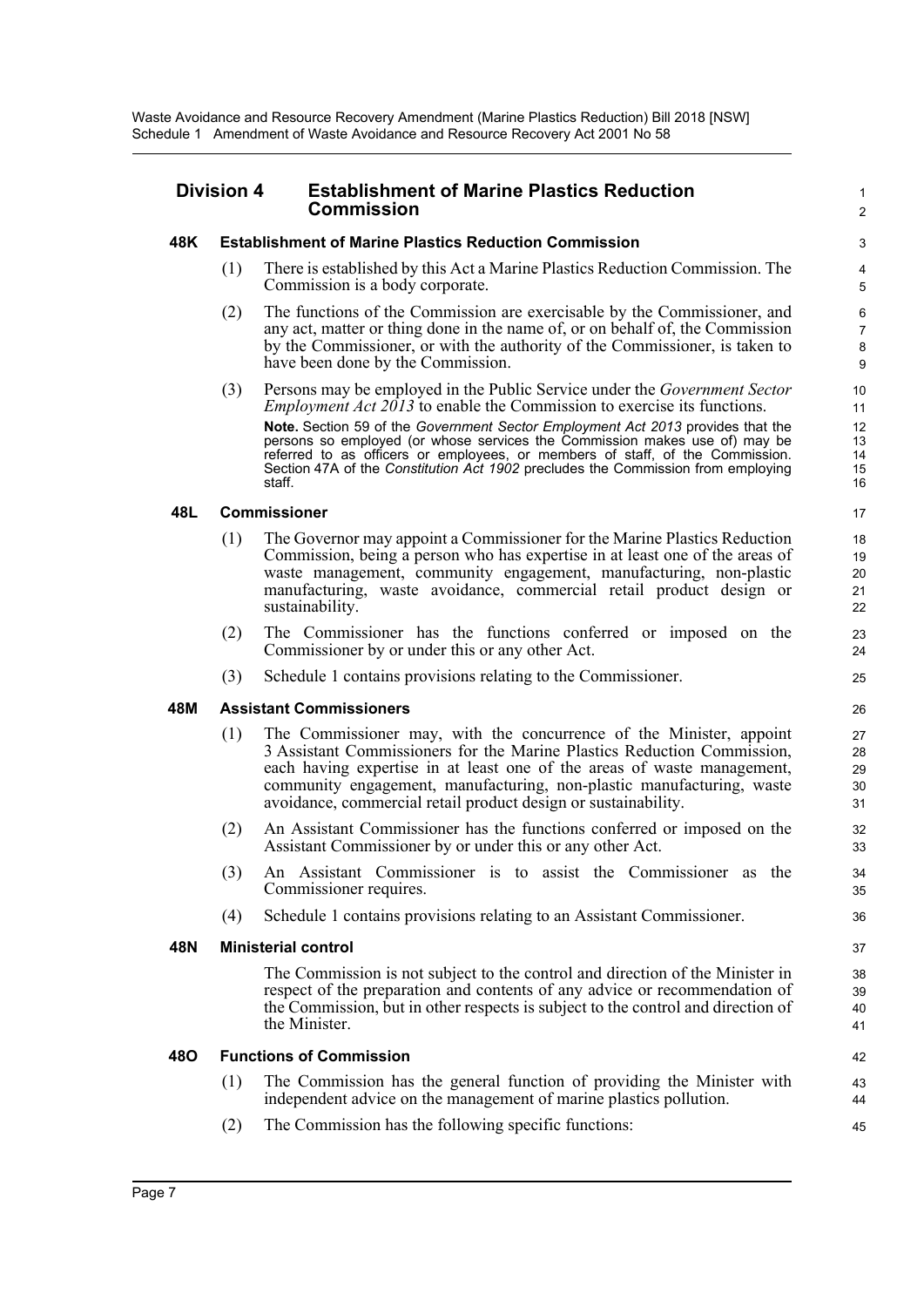(a) to recommend State-wide standards and mechanisms to reduce marine plastics pollution,

- (b) to liaise with industry in the preparation of plans and measures to meet the marine plastics elimination targets,
- (c) to undertake inquiries on plastic waste education programs in schools and communities and to advise the Minister on how plastic waste education can be delivered and supported,
- (d) to undertake audits of government and industry compliance with the marine plastics elimination targets, and recommend appropriate actions, including (but not limited to) marine plastic waste reduction plans,
- (e) to coordinate the gathering of information on the sources and impact of marine plastics pollution,
- (f) to undertake inquiries on marine plastics pollution as required by the Minister,
- (g) to advise the Minister on matters relating to meeting the marine plastics elimination targets,
- (h) to advise the Minister on the implementation of extended producer responsibility schemes (within the meaning of Part 4) in relation to any specific marine plastic waste, including a scheme for product stewardship so as to ensure better environmental and social outcomes through improved design,
- (i) any other functions relating to the management of marine plastics that the Commission considers appropriate.
- (3) The Commission has any other functions that are conferred or imposed on it by or under this or any other Act.

#### **48P Annual reports of Commission to Parliament**

- (1) The Commission is required to prepare, within the period of 4 months after 30 June in each year, a report of the Commission's operations during the year ending on that 30 June and furnish the report to the Presiding Officer of each House of Parliament.
- (2) A report by the Commission under this section must include:
	- (a) an evaluation of the progress of the Minister in meeting the marine plastics elimination targets, and
	- (b) a description of the Commission's activities during that year in relation to each of the Commission's functions under sections 48C, 48D, 48F, 48H and 48O.
- (3) A copy of a report furnished to the Presiding Officer of a House of Parliament under this section is to be laid before that House within 15 sitting days of that House after it is received by the Presiding Officer.
- (4) The Commission may include in a report a recommendation that the report be made public immediately.
- (5) If a report includes a recommendation by the Commission that the report be made public immediately, a Presiding Officer of a House of Parliament may make it public whether or not that House is in session and whether or not the report has been laid before that House.
- (6) If such a report is made public by a Presiding Officer of a House of Parliament before it is laid before that House, it attracts the same privileges and immunities as if it had been laid before that House.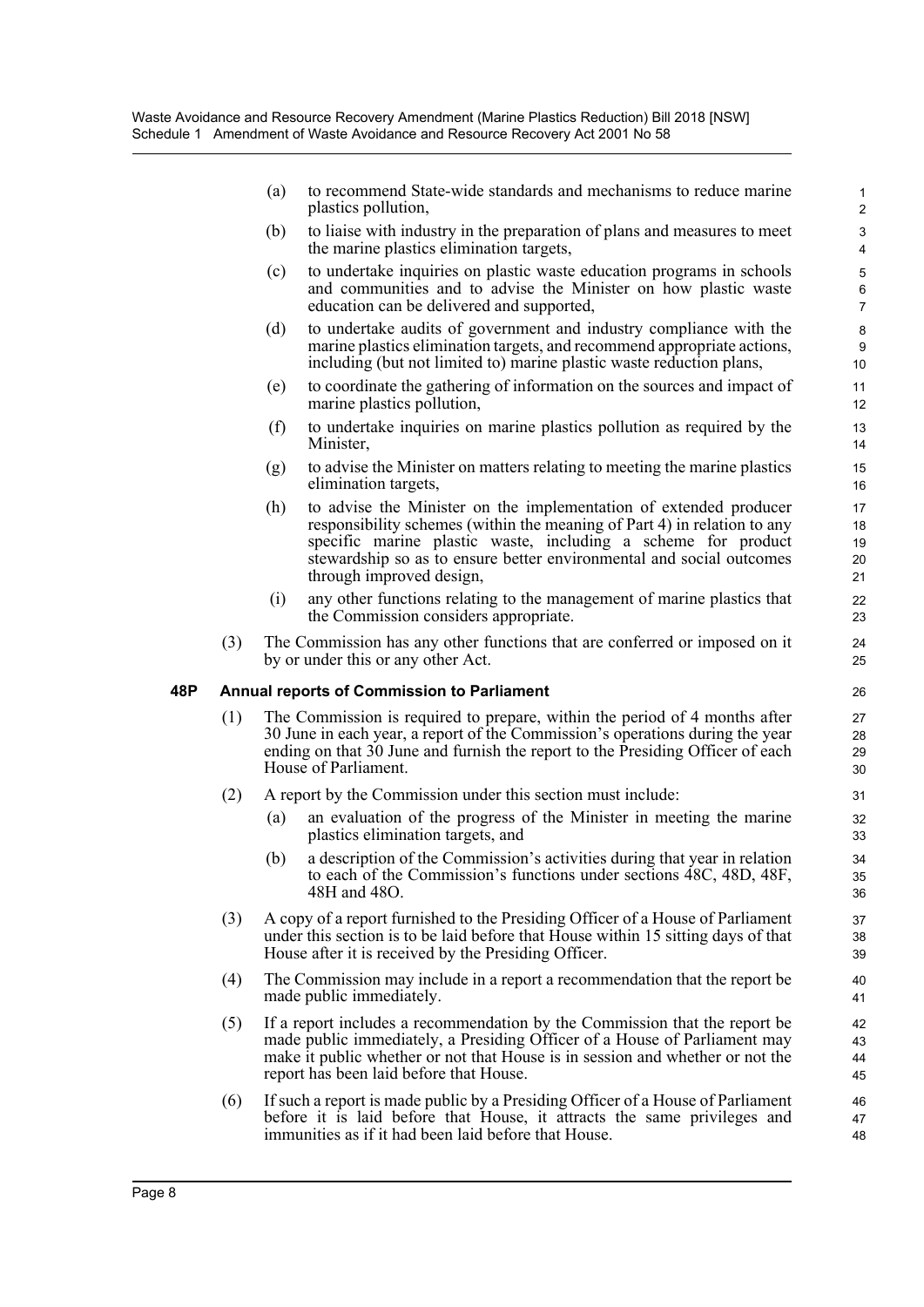|       |              | (7)               |                    | A Presiding Officer need not inquire whether all or any conditions precedent<br>have been satisfied as regards a report purporting to have been made and<br>furnished in accordance with this section.                                               | 1<br>$\overline{c}$<br>3      |
|-------|--------------|-------------------|--------------------|------------------------------------------------------------------------------------------------------------------------------------------------------------------------------------------------------------------------------------------------------|-------------------------------|
|       | 48Q          |                   |                    | <b>Assistance to Commission</b>                                                                                                                                                                                                                      | 4                             |
|       |              | (1)               |                    | The Commission may enter into arrangements with any government agency or<br>other body or person (including the engagement of consultants) for the<br>provision of assistance to the Commission in connection with the exercise of<br>its functions. | 5<br>6<br>$\overline{7}$<br>8 |
|       |              | (2)               |                    | The Commission may obtain advice from any advisory committee appointed<br>by the Commission.                                                                                                                                                         | 9<br>10                       |
|       | 48R          |                   |                    | <b>Delegation of Commission's functions</b>                                                                                                                                                                                                          | 11                            |
|       |              |                   |                    | The Commission may delegate any of its functions, other than this power of<br>delegation, to:                                                                                                                                                        | 12<br>13                      |
|       |              |                   | (a)                | an Assistant Commissioner, or                                                                                                                                                                                                                        | 14                            |
|       |              |                   | (b)                | a member of staff of the Commission, or                                                                                                                                                                                                              | 15                            |
|       |              |                   | (b)                | a committee appointed by the Commission.                                                                                                                                                                                                             | 16                            |
| $[2]$ |              |                   |                    | <b>Section 56 Regulations</b>                                                                                                                                                                                                                        | 17                            |
|       |              |                   |                    | Insert after section $56(1)$ :                                                                                                                                                                                                                       | 18                            |
|       |              | (1A)              |                    | In particular, the regulations may make provision for or with respect to the<br>disclosure of pecuniary interests by:                                                                                                                                | 19<br>20                      |
|       |              |                   | (a)                | the Commissioner for the Marine Plastics Reduction Commission, and                                                                                                                                                                                   | 21                            |
|       |              |                   | (b)                | any Assistant Commissioner for the Marine Plastics Reduction<br>Commission.                                                                                                                                                                          | 22<br>23                      |
| $[3]$ |              | <b>Schedule 1</b> |                    |                                                                                                                                                                                                                                                      | 24                            |
|       |              |                   |                    | Insert before Schedule 4:                                                                                                                                                                                                                            | 25                            |
|       |              | <b>Schedule 1</b> |                    | <b>Provisions relating to Commissioner and</b><br><b>Assistant Commissioners for Marine Plastics</b><br><b>Reduction Commission</b>                                                                                                                  | 26<br>27<br>28                |
|       |              |                   |                    | (Sections 48L (3) and 48M (4))                                                                                                                                                                                                                       | 29                            |
|       | 1            |                   | <b>Definitions</b> |                                                                                                                                                                                                                                                      | 30                            |
|       |              |                   |                    | In this Schedule:                                                                                                                                                                                                                                    | 31                            |
|       |              |                   |                    | <b>Assistant Commissioner</b> means an Assistant Commissioner for the Marine<br>Plastics Reduction Commission appointed under section 48M.                                                                                                           | 32<br>33                      |
|       |              |                   |                    | <b>Commissioner</b> means the Commissioner for the Marine Plastics Reduction<br>Commission appointed under section 48L.                                                                                                                              | 34<br>35                      |
|       | $\mathbf{2}$ |                   |                    | <b>Acting Commissioner or Assistant Commissioner</b>                                                                                                                                                                                                 | 36                            |
|       |              | (1)               |                    | The Minister may appoint a person to act in the office of Commissioner during<br>the illness or absence of the Commissioner.                                                                                                                         | 37<br>38                      |
|       |              | (2)               |                    | The Commissioner may, with the concurrence of the Minister, appoint a<br>person to act in the office of an Assistant Commissioner.                                                                                                                   | 39<br>40                      |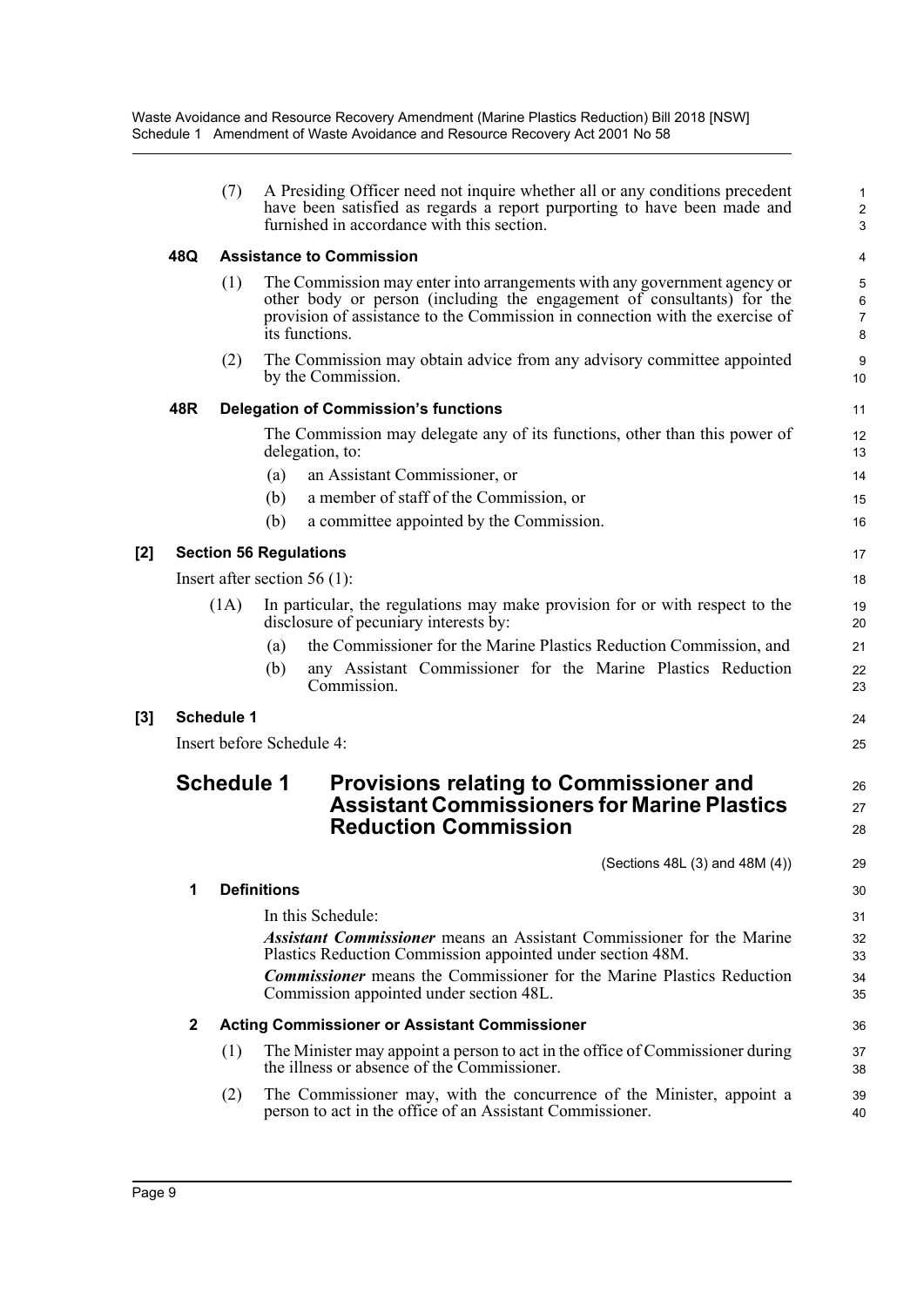|   | (3)                    | A person, while acting in the office of Commissioner or an Assistant<br>Commissioner under this clause, has all of the functions of the Commissioner<br>or Assistant Commissioner (as the case requires).                             | $\mathbf{1}$<br>$\overline{2}$<br>3 |  |  |  |  |
|---|------------------------|---------------------------------------------------------------------------------------------------------------------------------------------------------------------------------------------------------------------------------------|-------------------------------------|--|--|--|--|
|   | (4)                    | A power to appoint a person to an office under this clause includes the power<br>to remove the person from that office at any time.                                                                                                   | 4<br>5                              |  |  |  |  |
|   | (5)                    | A person while acting under this clause is entitled to be paid any remuneration<br>(including travelling and subsistence allowances) that the Minister may from<br>time to time determine.                                            | 6<br>7<br>8                         |  |  |  |  |
|   | (6)                    | For the purposes of this clause:                                                                                                                                                                                                      | 9                                   |  |  |  |  |
|   |                        | a vacancy in the office of Commissioner or an Assistant Commissioner<br>(a)<br>is to be regarded as an absence from the office of the Commissioner or<br>Assistant Commissioner, and                                                  | 10<br>11<br>12                      |  |  |  |  |
|   |                        | during any period when an Assistant Commissioner acts in the office of<br>(b)<br>Commissioner under this clause, the Assistant Commissioner is to be<br>regarded as absent from office as Assistant Commissioner.                     | 13<br>14<br>15                      |  |  |  |  |
| 3 |                        | <b>Basis of offices</b>                                                                                                                                                                                                               | 16                                  |  |  |  |  |
|   | (1)                    | The office of Commissioner or an Assistant Commissioner may be a full-time<br>office or part-time office, according to the terms of appointment.                                                                                      | 17<br>18                            |  |  |  |  |
|   | (2)                    | The holder of such a full-time office is required to hold it on that basis, except<br>to the extent permitted by the Minister.                                                                                                        | 19<br>20                            |  |  |  |  |
| 4 | <b>Terms of office</b> |                                                                                                                                                                                                                                       |                                     |  |  |  |  |
|   | (1)                    | Subject to this Act, the Commissioner or an Assistant Commissioner holds<br>office for the period (not exceeding 5 years) specified in the instrument of<br>appointment, but is eligible (if otherwise qualified) for re-appointment. |                                     |  |  |  |  |
|   | (2)                    | The instrument of appointment of an Assistant Commissioner may provide<br>that the person holds office until:                                                                                                                         | 25<br>26                            |  |  |  |  |
|   |                        | the expiry of a specified period (not exceeding 5 years), or<br>(a)                                                                                                                                                                   | 27                                  |  |  |  |  |
|   |                        | the completion by the Assistant Commissioner of a specified report,<br>(b)<br>audit or inquiry,                                                                                                                                       | 28<br>29                            |  |  |  |  |
|   |                        | whichever first occurs.                                                                                                                                                                                                               | 30                                  |  |  |  |  |
| 5 |                        | Remuneration                                                                                                                                                                                                                          | 31                                  |  |  |  |  |
|   |                        | (1) A full-time Commissioner or Assistant Commissioner is entitled to be paid:                                                                                                                                                        | 32                                  |  |  |  |  |
|   |                        | remuneration in accordance with the Statutory and Other Offices<br>(a)<br>Remuneration Act 1975, and                                                                                                                                  | 33<br>34                            |  |  |  |  |
|   |                        | any travelling and subsistence allowances that the Minister may from<br>(b)<br>time to time determine in respect of the person.                                                                                                       | 35<br>36                            |  |  |  |  |
|   | (2)                    | A part-time Commissioner or Assistant Commissioner is entitled to be paid<br>any remuneration (including travelling and subsistence allowances) that the<br>Minister may from time to time determine in respect of the person.        | 37<br>38<br>39                      |  |  |  |  |
| 6 | Vacancy in office      |                                                                                                                                                                                                                                       |                                     |  |  |  |  |
|   | (1)                    | The office of the Commissioner or an Assistant Commissioner becomes<br>vacant if the person:                                                                                                                                          | 41<br>42                            |  |  |  |  |
|   |                        | dies, or<br>(a)                                                                                                                                                                                                                       | 43                                  |  |  |  |  |
|   |                        | completes a term of office and is not re-appointed, or<br>(b)                                                                                                                                                                         | 44                                  |  |  |  |  |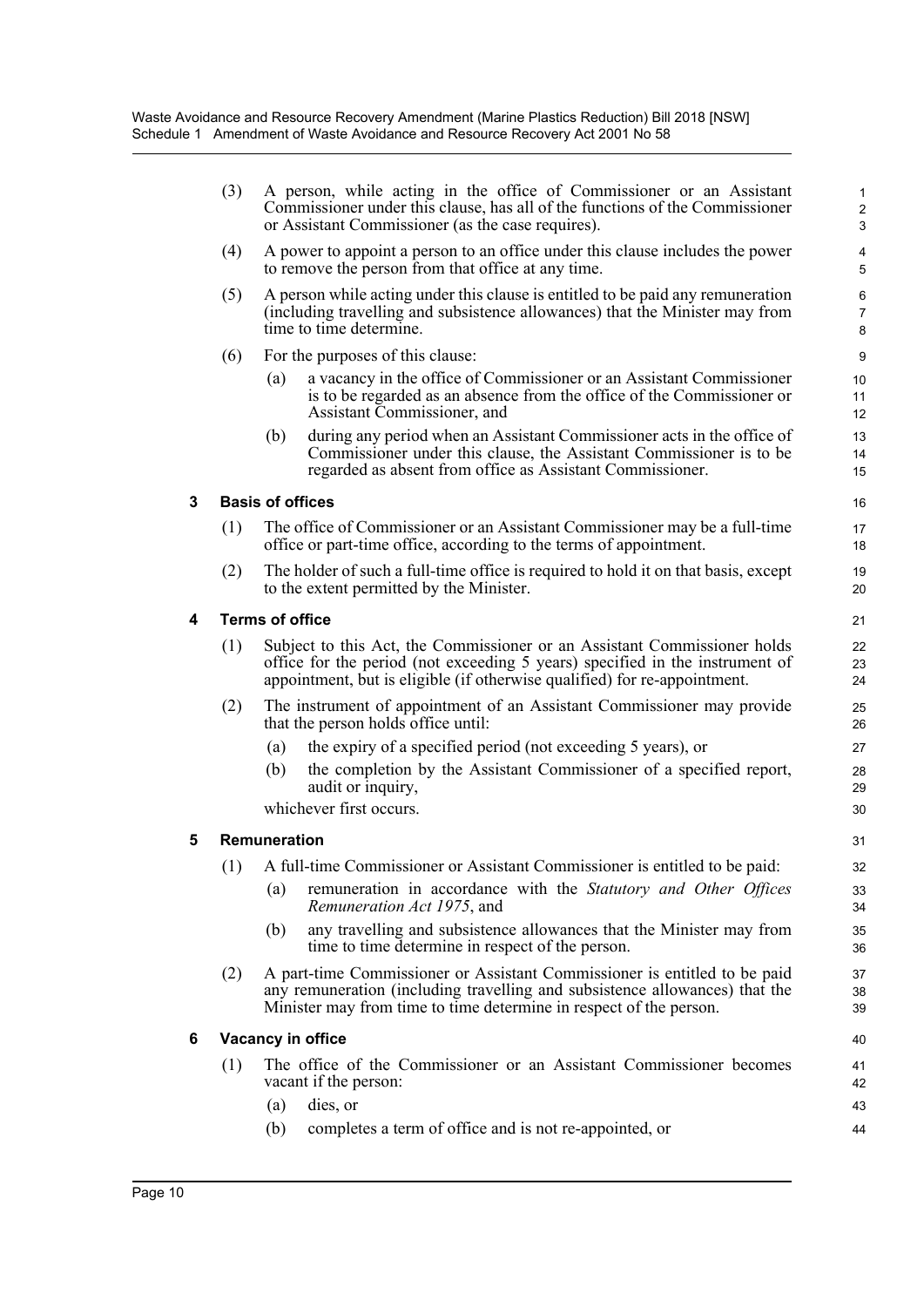|   |     | (c)      | resigns the office by instrument in writing addressed to the Minister, or                                                                                                                                                                                                                                                                                                                                                                             | $\mathbf{1}$                                                  |
|---|-----|----------|-------------------------------------------------------------------------------------------------------------------------------------------------------------------------------------------------------------------------------------------------------------------------------------------------------------------------------------------------------------------------------------------------------------------------------------------------------|---------------------------------------------------------------|
|   |     | (d)      | is removed from office by the Minister under this clause or the<br>Governor under Part 6 of the Government Sector Employment Act 2013,<br><b>or</b>                                                                                                                                                                                                                                                                                                   | $\overline{2}$<br>$\ensuremath{\mathsf{3}}$<br>$\overline{4}$ |
|   |     | (e)      | becomes bankrupt, applies to take the benefit of any law for the relief of<br>bankrupt or insolvent debtors, compounds with his or her creditors or<br>makes an assignment of his or her remuneration for their benefit, or                                                                                                                                                                                                                           | $\mathbf 5$<br>6<br>$\overline{7}$                            |
|   |     | (f)      | becomes a mentally incapacitated person, or                                                                                                                                                                                                                                                                                                                                                                                                           | 8                                                             |
|   |     | (g)      | is convicted in New South Wales of an offence that is punishable by<br>imprisonment for 12 months or more or is convicted elsewhere than in<br>New South Wales of an offence that, if committed in New South Wales,<br>would be an offence so punishable.                                                                                                                                                                                             | 9<br>10<br>11<br>12                                           |
|   | (2) |          | The Minister may remove the Commissioner or an Assistant Commissioner<br>from office for misbehaviour, incompetence or incapacity.                                                                                                                                                                                                                                                                                                                    | 13<br>14                                                      |
| 7 |     |          | <b>Filling of vacancy</b>                                                                                                                                                                                                                                                                                                                                                                                                                             | 15                                                            |
|   | (1) |          | If the office of Commissioner becomes vacant, a person is, subject to this Act,<br>to be appointed to fill the vacancy.                                                                                                                                                                                                                                                                                                                               | 16<br>17                                                      |
|   | (2) |          | If the office of an Assistant Commissioner becomes vacant, a person may,<br>subject to this Act, be appointed to fill the vacancy.                                                                                                                                                                                                                                                                                                                    | 18<br>19                                                      |
| 8 |     |          | <b>Effect of certain other Acts</b>                                                                                                                                                                                                                                                                                                                                                                                                                   | 20                                                            |
|   | (1) | offices. | The offices of Commissioner and Assistant Commissioner are statutory<br>offices and the provisions of the <i>Government Sector Employment Act 2013</i><br>relating to the employment of Public Service employees do not apply to those                                                                                                                                                                                                                | 21<br>22<br>23<br>24                                          |
|   | (2) |          | If, by or under any Act, provision is made:                                                                                                                                                                                                                                                                                                                                                                                                           | 25                                                            |
|   |     | (a)      | requiring a person who is the holder of a specified office to devote the<br>whole of his or her time to the duties of that office, or                                                                                                                                                                                                                                                                                                                 | 26<br>27                                                      |
|   |     | (b)      | prohibiting the person from engaging in employment outside the duties<br>of that office,                                                                                                                                                                                                                                                                                                                                                              | 28<br>29                                                      |
|   |     |          | the provision does not operate to disqualify the person from holding that office<br>and also the office of a part-time Commissioner or Assistant Commissioner or<br>from accepting and retaining any remuneration payable to the person under<br>this Act as a part-time Commissioner or Assistant Commissioner.                                                                                                                                      | 30<br>31<br>32<br>33                                          |
| 9 |     |          | <b>Personal liability</b>                                                                                                                                                                                                                                                                                                                                                                                                                             | 34                                                            |
|   |     |          | A matter or thing done or omitted to be done by the Commission, the<br>Commissioner, an Assistant Commissioner or a person acting under the<br>direction of the Commission does not, if the matter or thing was done or<br>omitted to be done in good faith for the purpose of executing this or any other<br>Act, subject the Commissioner, an Assistant Commissioner or a person so<br>acting personally to any action, liability, claim or demand. | 35<br>36<br>37<br>38<br>39<br>40                              |